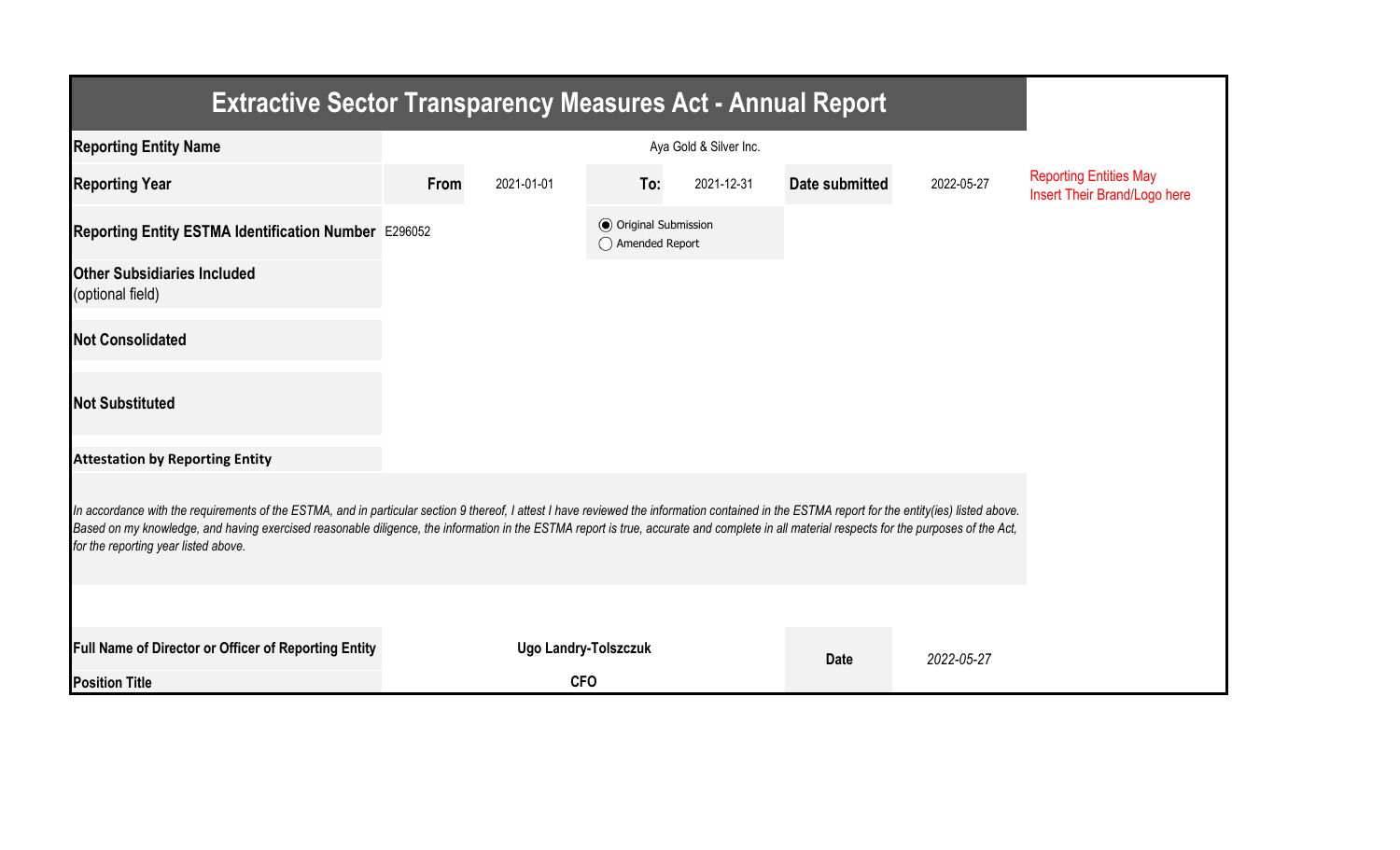| Extractive Sector Transparency Measures Act - Annual Report                                                                                                                                                                                                |                                                          |                                                                                             |                      |            |                    |                                   |                |                  |                                           |                                      |                     |
|------------------------------------------------------------------------------------------------------------------------------------------------------------------------------------------------------------------------------------------------------------|----------------------------------------------------------|---------------------------------------------------------------------------------------------|----------------------|------------|--------------------|-----------------------------------|----------------|------------------|-------------------------------------------|--------------------------------------|---------------------|
| <b>Reporting Year</b><br><b>Reporting Entity Name</b><br><b>Reporting Entity ESTMA</b><br>Identification Number<br><b>Subsidiary Reporting Entities (if</b><br>necessary)                                                                                  | From:<br>2021-01-01<br>Aya Gold & Silver Inc.<br>E296052 |                                                                                             | To:                  | 2021-12-31 | CAD CAD<br>$B = 1$ |                                   |                |                  |                                           |                                      |                     |
| <b>Payments by Payee</b>                                                                                                                                                                                                                                   |                                                          |                                                                                             |                      |            |                    |                                   |                |                  |                                           |                                      |                     |
| Country                                                                                                                                                                                                                                                    | Payee Name <sup>1</sup>                                  | Departments, Agency, etc within Payee that Received Payments <sup>2</sup>                   | Taxes                | Royalties  | Fees               | Production<br><b>Entitlements</b> | <b>Bonuses</b> | <b>Dividends</b> | Infrastructure<br>Improvement<br>Payments | <b>Total Amount paid to</b><br>Payee | Notes <sup>34</sup> |
| Morocco                                                                                                                                                                                                                                                    | Government of Morocco                                    | l'Office national des hydrocarbures et des mines du Maroc (ONHYM)                           |                      | 657,480    |                    |                                   |                |                  |                                           | 657,480                              |                     |
| Morocco<br>Mauritania                                                                                                                                                                                                                                      | Government of Morocco<br>Government of Mauritania        | Direction Générale des Impôts et la Trésorerie Générale du Royaume<br>Ministere des finance | 2,496,869<br>571,277 | 26,719     | 34,927             |                                   |                |                  |                                           | 2,496,869<br>632,923                 |                     |
|                                                                                                                                                                                                                                                            |                                                          |                                                                                             |                      |            |                    |                                   |                |                  |                                           |                                      |                     |
|                                                                                                                                                                                                                                                            |                                                          |                                                                                             |                      |            |                    |                                   |                |                  |                                           |                                      |                     |
|                                                                                                                                                                                                                                                            |                                                          |                                                                                             |                      |            |                    |                                   |                |                  |                                           |                                      |                     |
|                                                                                                                                                                                                                                                            |                                                          |                                                                                             |                      |            |                    |                                   |                |                  |                                           |                                      |                     |
|                                                                                                                                                                                                                                                            |                                                          |                                                                                             |                      |            |                    |                                   |                |                  |                                           |                                      |                     |
|                                                                                                                                                                                                                                                            |                                                          |                                                                                             |                      |            |                    |                                   |                |                  |                                           |                                      |                     |
|                                                                                                                                                                                                                                                            |                                                          |                                                                                             |                      |            |                    |                                   |                |                  |                                           |                                      |                     |
|                                                                                                                                                                                                                                                            |                                                          |                                                                                             |                      |            |                    |                                   |                |                  |                                           |                                      |                     |
|                                                                                                                                                                                                                                                            |                                                          |                                                                                             |                      |            |                    |                                   |                |                  |                                           |                                      |                     |
|                                                                                                                                                                                                                                                            |                                                          |                                                                                             |                      |            |                    |                                   |                |                  |                                           |                                      |                     |
|                                                                                                                                                                                                                                                            |                                                          |                                                                                             |                      |            |                    |                                   |                |                  |                                           |                                      |                     |
|                                                                                                                                                                                                                                                            |                                                          |                                                                                             |                      |            |                    |                                   |                |                  |                                           |                                      |                     |
|                                                                                                                                                                                                                                                            |                                                          |                                                                                             |                      |            |                    |                                   |                |                  |                                           |                                      |                     |
|                                                                                                                                                                                                                                                            |                                                          |                                                                                             |                      |            |                    |                                   |                |                  |                                           |                                      |                     |
|                                                                                                                                                                                                                                                            |                                                          |                                                                                             |                      |            |                    |                                   |                |                  |                                           |                                      |                     |
|                                                                                                                                                                                                                                                            |                                                          |                                                                                             |                      |            |                    |                                   |                |                  |                                           |                                      |                     |
|                                                                                                                                                                                                                                                            |                                                          |                                                                                             |                      |            |                    |                                   |                |                  |                                           |                                      |                     |
|                                                                                                                                                                                                                                                            |                                                          |                                                                                             |                      |            |                    |                                   |                |                  |                                           |                                      |                     |
|                                                                                                                                                                                                                                                            |                                                          |                                                                                             |                      |            |                    |                                   |                |                  |                                           |                                      |                     |
|                                                                                                                                                                                                                                                            |                                                          |                                                                                             |                      |            |                    |                                   |                |                  |                                           |                                      |                     |
|                                                                                                                                                                                                                                                            |                                                          |                                                                                             |                      |            |                    |                                   |                |                  |                                           |                                      |                     |
| All amounts paid to payees in Morocco were paid in the Moroccan Dirham (MAD). The Exchange Rate used was the yearly average of daily rates MADICAD which was 0.1344. All amounts paid to payees in Mauritania were paid in the<br><b>Additional Notes:</b> |                                                          |                                                                                             |                      |            |                    |                                   |                |                  |                                           |                                      |                     |